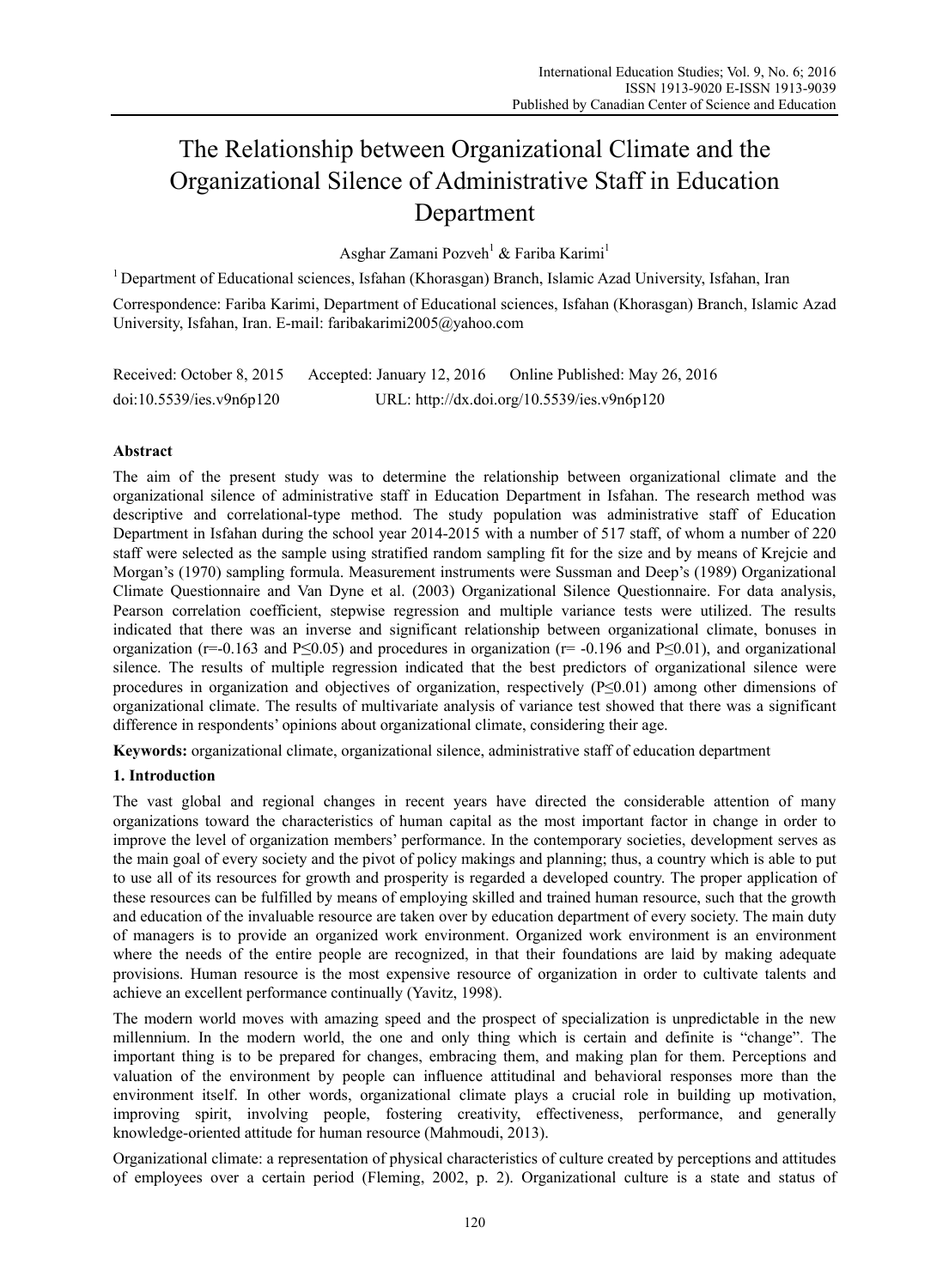organizational health (Feldman et al., 2005). It is a set of features and characteristics within an organization, the elements and components of which are integrity (transparency), standards, responsibilities, flexibilities, bonuses, group commitment. Once each of these dimensions grows in quantity in each of employees, individuals are aroused by their work environment; that is, the work environment is viewed as a pleasant and beneficial place (Sussman & Deep, 1998). Dimensions of organizational climate according to Sussman and Deep (1998):

1) Clarity and agreement of organizational goals: they suggest transparency of organizational goals for employees, level of employee influence on organizational goals, goals similar to employee's work and tantamount to individual aspirations and goals of organization.

2) Clarity and agreement of roles: individual role is clear for him and others, and vice versa, in that individual can be satisfied by fulfilling his role in organization.

3) Satisfaction with rewards: individual's received rewards represent his contribution to organization; employees receive reward in relation to the contribution they make to organization and membership in organization make individual satisfied.

4) Satisfaction and agreement on procedures: individual's chance to offer his view is equal; decisions adopted in organization are made in an effective state and employees are agreed on the current process of doing works.

5) Effectiveness of communications: employees become aware of issues and discussions pertaining to their job and able to transfer sufficient information to others, receiving sufficient feedback from others.

In the new approach to management, organizations are looking for managers who enjoy social and communicative skills and are able to create an environment where individuals grow, and an effective manager benefits from high level capabilities; that is, he is able to create an space where loyal employees strive to achieve organizational goals with a positive sense of environment where they work. 40-year research show that organizational climate makes a great difference to employees' behavior and organization's results, but most organizations are devoid of an appropriate situation in terms of organizational climate. Effective managers creates good and decent climate where members of organization remain loyal to it and remove every obstacle along the way (Dehdashti-Shahrok et al., 2012, p. 42).

Emergence of behaviors that makes social life face challenges due to a variety of factors including economic, social, political and cultural is increasingly visible. Organizations have been investigated as the origin of the emergence and spread of such behaviors by many researchers. Upon their arrival to organizations, individuals carry culture, attitude, and behaviors arising from economic, social, political and cultural circumstances of their living environment, which in turn exerts influence on within-organization circumstances and eventually its performance and function; however, as time goes by and the influence of organizational factors, some behaviors would be revealed, the source of which can be factors requiring a search within organization, as well as personal characteristics. The behaviors may be positive or negative behaviors. The effect and consequence of the behaviors will effectively influence organizations. Managers who add these behaviors spread among members and employees of their organization on the agenda can reinforce the positive effects of these behaviors in the workplace and avoid the adverse effects of negative behaviors on organization's performance and effectiveness, as well as fulfilling their social responsibility (Emami & Abbasi, 2011).

In a study conducted on 100 premier companies by an interview with thousands of employees, Amy Lymen (2003) concluded that an excellent environment for work is a place where employees have trust in organization's management, and are proud of what they are doing, enjoying the communication with their colleagues. Indeed, employee's feeling toward the work environment can be considered in three following situations:

1) Employees' feeling toward organization's management.

2) Employees' feeling toward their job.

3) Employees' feeling toward their colleagues.

The three characteristics would differentiate between normal work environment, good work environment, and excellent or ideal work environment.

The result of the interview showed that employees have trust in their managers, employees are proud of their jobs, and they enjoy being with their colleague, finding it pleasant.

Despite the fact that the widespread literature in the field of organization and management places emphasis on empowerment and open communication channels, the results showed that many of employees complain that their organizations fail to support their communication, and sharing information and overt and covert knowledge; which can escalate into the failure of managers' goals and programs in organization. One of the important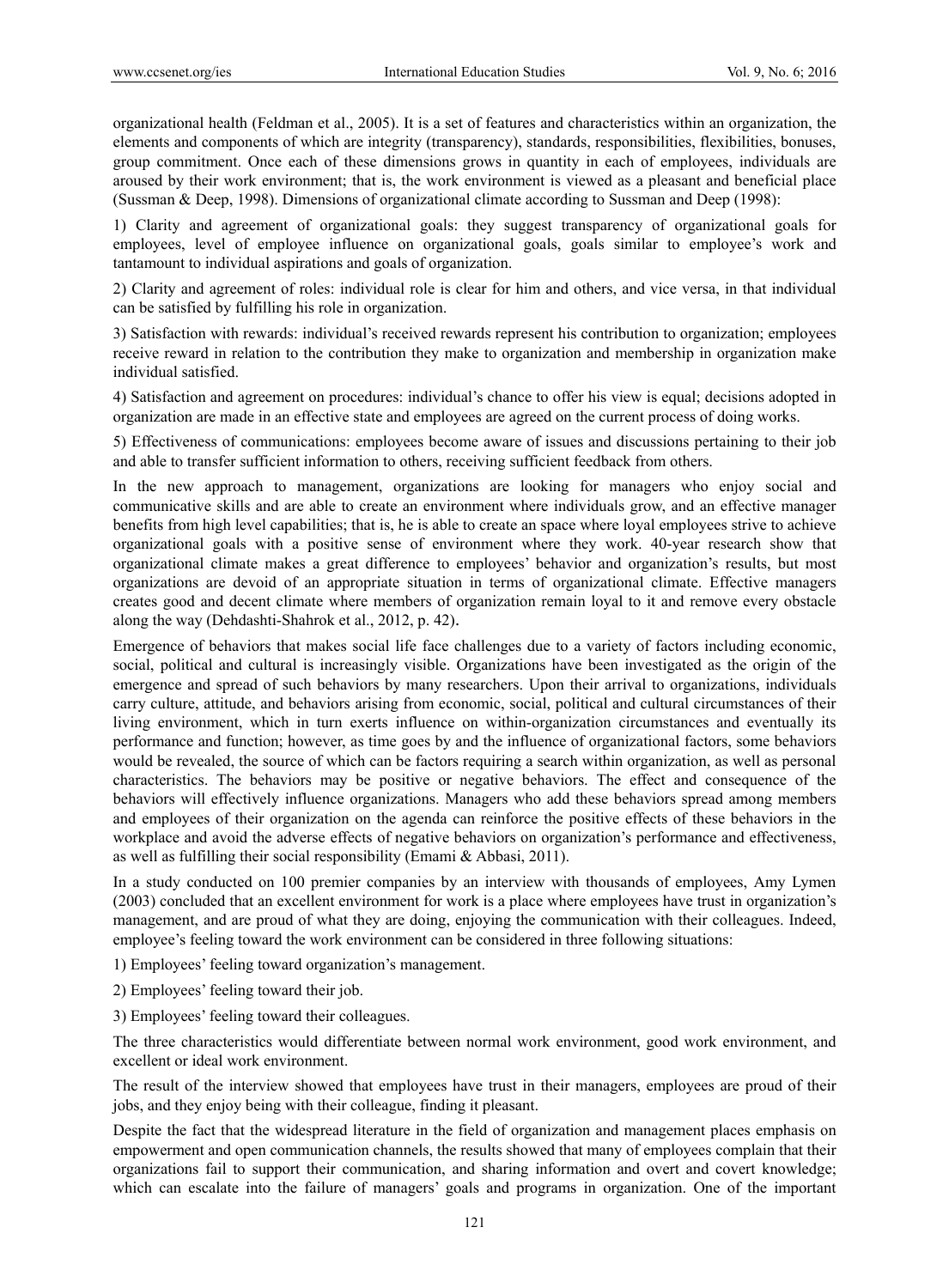obstacles to the success of organizational goals and programs is lack of information and lack of trust. The shortcoming is what researchers call organizational silence; that is, it includes the refusal to express ideas, opinions, and information on organizational problems. Organizational silence is a common and widespread phenomenon in organization, which is conceivable for managers and employees. The studies on morality and communications concerning silence indicates that it is valuable and appropriate as they largely direct their focus on when it is plausible, when it is inappropriate and reprehensible, when it represents compliance with standards and moral rituals, and when it is a violation of morality and urbanity. Researchers of communication science hold on to the positive aspects of silence as the main factor in social interaction, claiming that silence is an important factor in effective communication (Zare'I-Matin et al., 2011, p. 77).

Silence does not simply suggest not saying, but it can refer to not writing, not attending, not hearing, and not seeing as well. Silence also denotes speaking or writing without authenticity. In addition to this, silence can refer to stop talking, censoring, suppressing and crushing, marginalizing, depreciating, depriving, and other forms of declining and reducing (Hazen, 2006). However, the discussion of organizational silence phenomenon as within-organization phenomenon requires its twin "organizational voice, i.e. ideas on organizational issues. Many researchers believe that silence and voice implies two things; the confirmation of the status quo, and resistance against it. In this regard, scientists came up with different and sometimes contrary ideas. However, since organizational silence as phenomenon is an obstacle to the sharing ideas of employees, the lack of sharing ideas rob organization of the power of innovation and creativity and continuous improvement in a long term. The study of the phenomenon and its origins would help employees go ahead in their road to growth, eminence and success faster (Hassanpour & Asgari, 2011).

Pinder and Harlos (2011) defined organizational silence as employees' refusal to express effective behavioral, cognitive refusal evaluation with respect to organizational situations. Therefore, silence does not necessarily refer to passive behavior and in conflict with voice. Silence can be active, conscious, intentional and purposeful; this is an important point, because it clarifies intricate nature and multidimensional nature of silence. In effect, silence includes some kind of strategic and non-passive forms (conscious, purposeful, and intentional) as in situations when employees refrain from providing others with confidential information. When silence is intentional and passive, based on acquiescence to any condition, it is different from intentional, though non-passive, silence (Van Dyne et al., 2003). Thus, even though organizational silence is generally seen as reluctance to express ideas, information and opinions of employees on purpose, its nature would be different, considering employee's motivation for remaining silent. Sometimes, silence can ensue from individual's acquiescence to any condition, as it is sometimes due to fear and emergence of conservative behaviors, as it is most of the time due to providing opportunities for others and allowing them to express their ideas (Zare'I-Matin et al., 2011, p. 82). Various forms of organizational silence include:

1) Prosocial silence: it consists in the literature of organizational citizenship behavior (Korsgaad et al., 1997), and includes the refusal to express ideas, information and work-related opinions with the aim of taking advantage by other individuals in organization on the basis of altruistic motivation, contribution, and collaboration. Prosocial silence is deliberate and non-passive, and basically lays emphasis on others. As with organizational citizenship behavior, prosocial silence is a rational and percipient behavior which cannot be implemented by the order and directions of organization (Podsakoff et al., 2000). Just like defensive silence, such a silence consists in consideration and knowledge of alternatives to decision-making, while it is the refusal to providing ideas, information, and opinions. On the contrary, defensive silence ensues from considering others and paying attention to them rather than simply a fear of personal negative results due to offering ideas (Zare'I-Matin et al., 2011, p. 83). In other words, as for this silence, employees decline to express their ideas, information and opinions in an attempt to allow their colleagues or friends to take advantage instead.

2) Acquiescent silence: it happens when most individuals call a person silent. By doing so, they mostly mean that he refuses to build any relationship actively (Crant, 2000); silence which occurs as a result of this is called acquiescent silence, referring to the refusal to providing relevant ideas, information or opinions on the basis of acquiescence to any condition. Therefore, acquiescent silence implies disengaged behavior which suggests substantially a passive state rather than active (Pinder & Harlos, 2001).

3) Defensive silence: the motivation behind this kind of silence is individual's sense of fear of providing information. Indeed, sometimes it is possible for individuals to refuse to offer ideas, information or related opinions due to protection from their situation and circumstances (self-protective motivation). Defensive silence is an intentional and non-passive behavior which is applied for self-protection from external threats; however, the silence involves a non-passive state more than acquiescent silence, which incorporates greater knowledge of available alternatives and options for decision-making, while it involves prevention from offering ideas,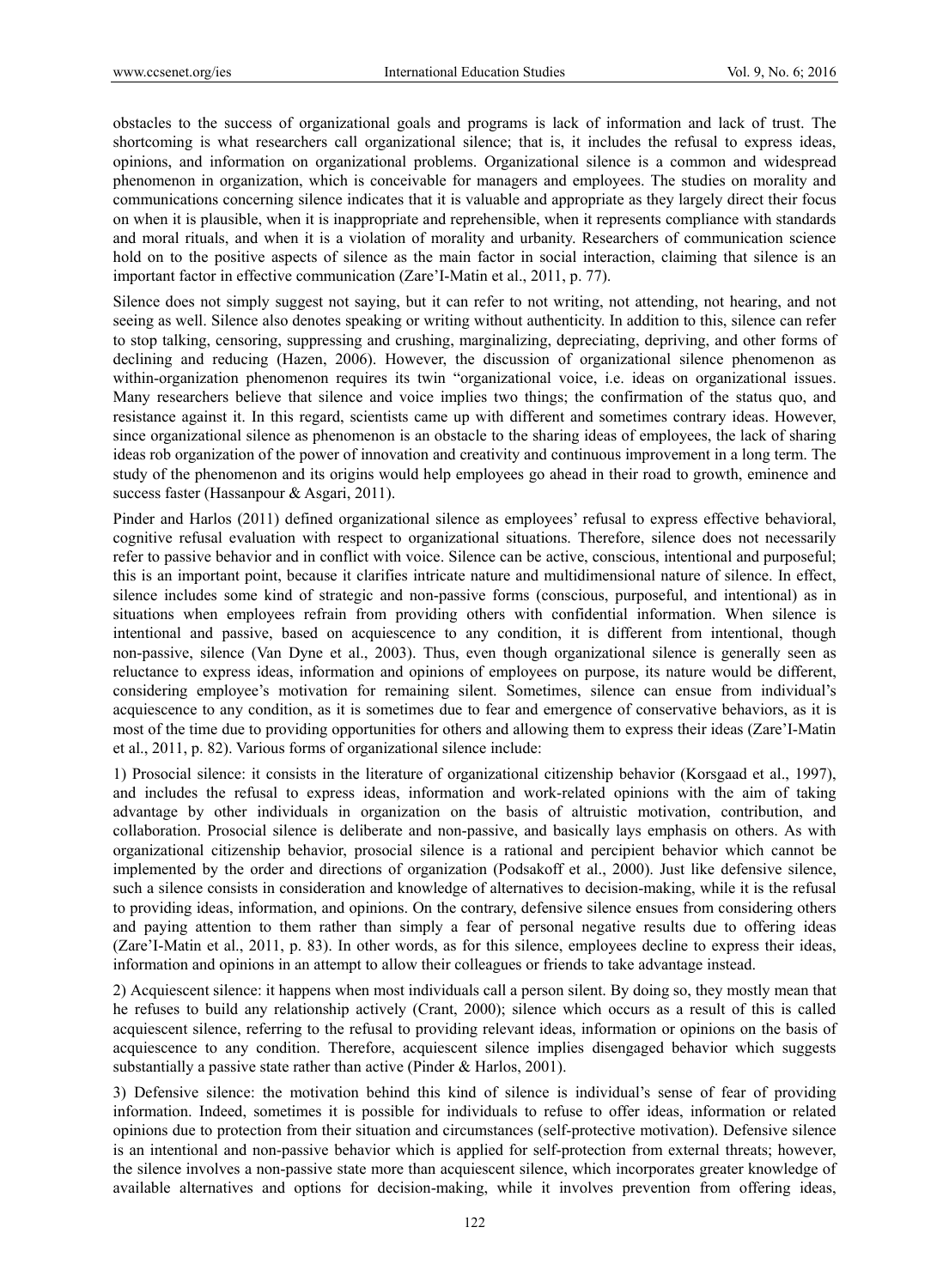information and opinions as the best strategy in due course. Defensive silence is like a condition that people cease to offer bad news because it would unsettle individuals or exert adverse effect on individual who delivered report (Avery & Quinones, 2002).

### **2. Literature Review**

The results of the study by Silavi (2015) titled "the relationship between organizational climate and organizational silence" indicate that there is a positive relationship between organizational climate and organizational silence and all of its dimensions. In a study titled "the impact of insurance employees' attitudes on formation of organizational silence climate and organizational silence behavior", Kardeli (2015) concludes that among dimensions of silence climate, top management's attitude toward silence, supervisors' attitude toward silence, communication opportunities, and employees' job views have significant relationships with employees' silence behavior; in that sense, top management and supervisors' attitudes have strong positive correlations with employees' silence behavior, while communication opportunities and employees' job views have strong negative correlations with silence behavior.

In a study titled "Analysis of the Relationship between Ethical Climate of the Organization, Organizational Identity and Organizational Silence", Ghalavandi and Moradi (2014) conclude that egoistic climate silence has a significant relationship with organizational silence.

Bozorgnia and Enaiati (2014) conducted a research entitled "relationship between organizational silence and performance of employees at Mazandaran University of Medical Science. They found that there is an inverse and significant relationship between organizational silence and performance of university employees. Moreover, organizational silence is negatively and significantly related to dimensions of organizational performance, i.e. clarity of role, organizational support, employee motivation, participation in decision-making, employee evaluation, and organizational environment. However, the relationship is not significant with respect to employees' ability. The result of multivariate regression showed that the three dimensions organizational environment, participation in decision-making, and clarity of role had the power to predict organizational silence among the dimensions of performance.

The results of Salavati et al. (2014) indicated that there is a significant relationship between one of the components of organizational climate, effective organizational communication, and organizational silence.

Dargahi et al. (2012) conducted a research on the organizational climate of hospitals at Tehran University of Medical Sciences. The result showed that less than half of employees believed that the organizational climate of the hospitals under consideration is desirable; furthermore, the organizational climate of the hospitals was significantly associated with the age of employees.

In their study titled "explaining the impact of organizational culture on organizational silence in governmental sector", Danaeefard et al. (2011) suggest that organizational culture has a considerable impact on formation of organizational atmosphere and subsequently on organizational silence behavior.

Danaeefard and Panahi (2010) demonstrated that there is a significant relationship between dimensions of silence climate (top management's attitude to silence, supervisors' attitude to silence, and communication opportunities), employees' job attitudes, and employees' silence behavior.

The realization of educational goals has been always one of the issues addressed by Education Management theorists and experts. In this regard, one of the important and influential variables in the effectiveness of organizational institutions is organizational climate. Climate is perceived and experienced by members and influences their behavior. Healthy educational institutions incline more to the openness of organizational climate. The research indicated that leadership style of managers and desirable human communication between staff are considered the most determining factors in a positive and effective organizational climate. Development of mission statement, goal setting, employee participation in decision making, open mindedness, tendency toward change, and the use of qualitative instruments, tendency toward taking a new role, employee support, fair treatment, and the use of direction change strategy, and positive response to employees' acceptable behaviors can improve departments' organizational climate. Personnel's behavior in the workplace is influenced by a variety of environmental, economic, social, and sometimes political factors; Education Department is no exception. Upon their employment in an organization, employees expect a desirable and supportive organizational climate so that they can fulfil their needs. Forcing them to be committed to organization would reduce employee silence; this is an action-reaction relationship, in the sense that when organization becomes committed to its employees, they can be committed to it; thus, there is no reason for employee silence. Likewise, building a fair-focused space, taking moral decisions, benefitting from employees' ideas and strategies without prejudice or bias on the basis of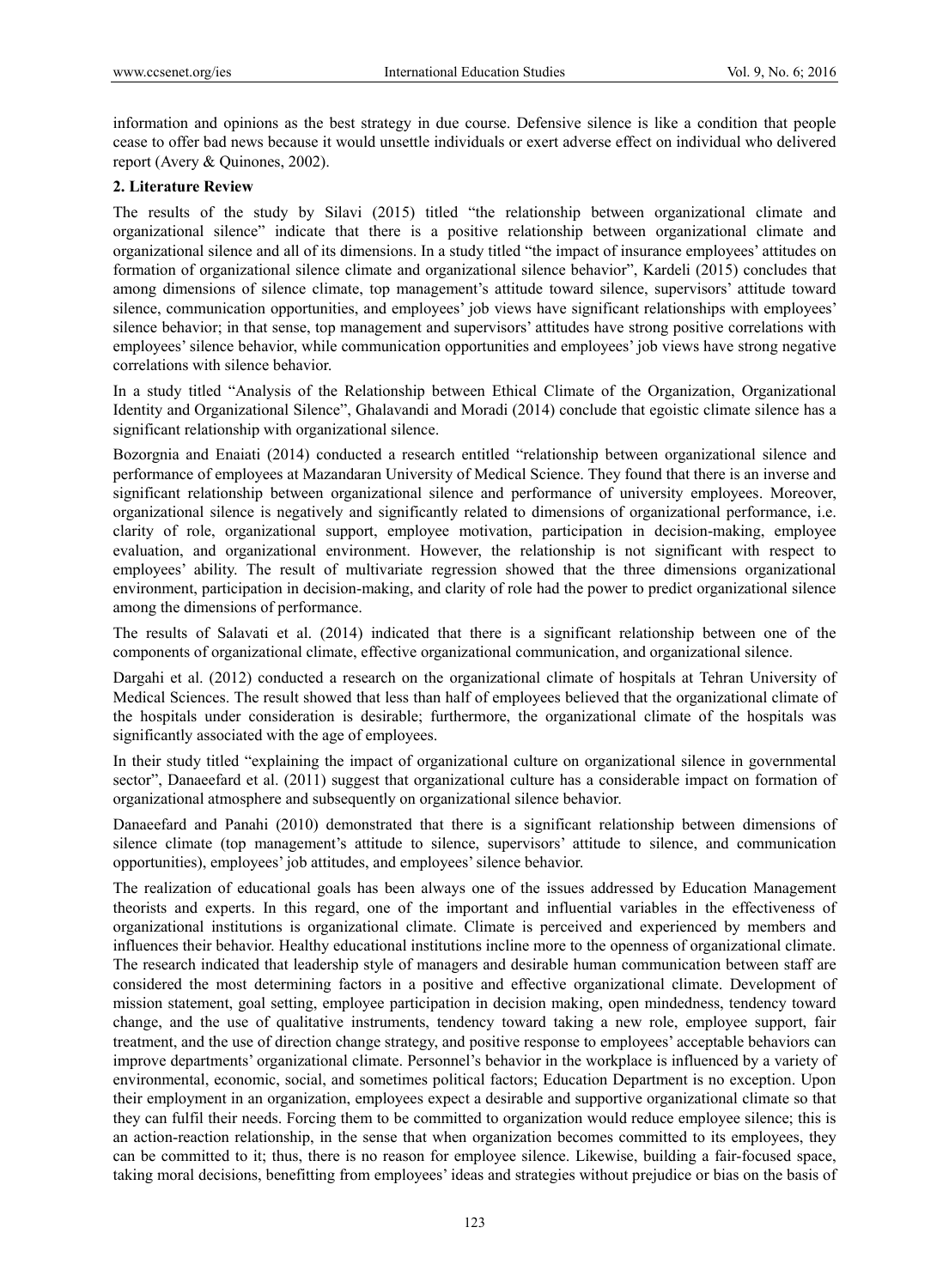discussion and exchange of ideas can multiply participation and collaboration by two on a course to break organizational silence.

#### **3. The Research Hypotheses**

The aim of the research is to explore the relationship between organizational climate and organizational silence among administrative employees of Education Department in Isfahan. Thus, given the aim of the research, the following hypotheses are put forward:

1) There is a relationship between organizational climate, its dimensions (organizational goals, role in organization, rewards in organization, procedures in organization, and communication in organization) and employees' organizational silence.

2) Dimensions of organizational climate have the predictability of employees' organizational silence.

3) There is a significant difference between respondents' opinions about organizational climate and organizational silence considering demographic variables (gender, age, education degree, education discipline, job tenure, organizational position, and organizational unit). Given the research hypotheses, the conceptual research model is shown in Figure 1.



Figure 1. Research conceptual model

## **4. Methodology**

#### *4.1 Participants*

The study population consisted of administrative staff of Education Department in Isfahan, a number of 517 employees during the school year 2014-2015, for which a number of 220 employees were selected using Krejcie and Morgan's (1970) sampling table in a stratified random sampling fashion fit for the sample size.

#### *4.2 Measures*

Data collection instruments are Sussman and Deep's (1980) Organizational Climate Questionnaire, comprising of 20 items and a seven-point Likert scale (from strongly agree to strongly disagree): the questionnaire measures the components, organizational goals, organization's role, rewards in the organization, organizational procedures, communications in the organization. The reliability of the questionnaire was estimated to be 0.91 using Cronbach's alpha coefficient. To measure organizational silence, Van Dyne et al. (2003) Organizational Silence, containing 15 items and a seven-point Likert scale (from strongly agree to strongly disagree), was used. The questionnaire measures the components acquiescent silence, defensive silence, and prosocial silence. The reliability of the questionnaire was estimated to be 0.84 using Cronbach's alpha coefficient. The face and content validity of both questionnaires were confirmed by experts. **Example 2.** The step in the step in the step in the step in the step in the step in the step in the properties of the step in the step in the step in the step in the step in the step in the step in the step in the step i

#### *4.3 Data Analysis*

By considering the aim of the research, the study of the relationship between organizational climate and organizational silence among administrative employees of Education Department in Isfahan. The research method is descriptive and correlational-type method. For analysis of research data, Pearson correlation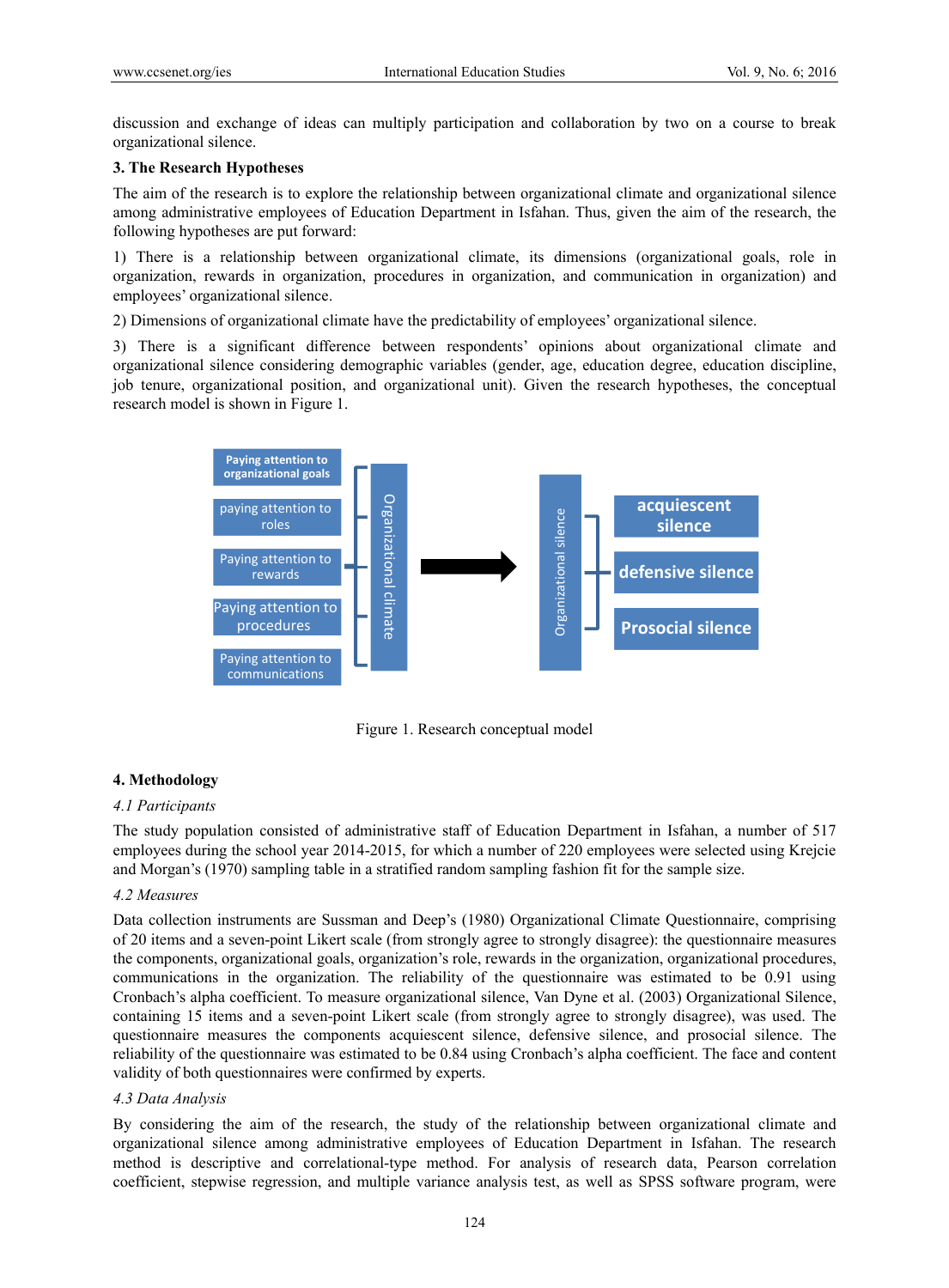utilized.

### **5. Results**

The demographic characteristics of the research sample demonstrate that 78.2 percent of the employees were male out of 220 members of the research sample, and 20.4 percent of the employees, as 1.4 percent of employees did not specify their gender. 12.8 percent of employees were younger than 35 years of age, 57.7 percent of the employees are between the ages of 35 and 45, 29.5 percent were older than 45 years of age. 31.4 percent of employees have job tenure up to 20 years, 59 percent of them have 21 to 30 years, and 3.2 percent have more than 30 years of job tenure, as 6.4 percent did not specify their job tenure. 11.4 percent of employees have an education degree up to associate degree, 55.9 percent of them have bachelor degree, and 32.7 have postgraduate degree or higher education. 10.9 percent of employees work as office worker, 81.9 percent of them are expert and expert-in-chief, 6.3 and percent work as deputy or head of department, as 0.9 percent of employees did not specify their organizational position. 11.8 percent of employees are working in District 1, 15.9 percent in District 2, 19.5 in District 3, 20 percent in District 4, 20.5 in District 5, and 12.3 percent in District 6 in Isfahan.

Hypothesis 1: there is a relationship between organizational climate and its dimensions (organizational goals, role in organization, rewards in organization, procedures in organization, and communication in organization) and organizational silence.

|  |  |                                                | Table 1. The correlation coefficient between organizational climate and its components and organizational |  |  |  |
|--|--|------------------------------------------------|-----------------------------------------------------------------------------------------------------------|--|--|--|
|  |  | silence of staffs of education in Isfahan city |                                                                                                           |  |  |  |

| Dependent variables                                  | <b>Organizational Silence</b> |                                      |                       |  |  |  |  |
|------------------------------------------------------|-------------------------------|--------------------------------------|-----------------------|--|--|--|--|
| <b>Statistical indicators</b><br>Predictor variables | Correlation<br>coefficient    | Square of correlation<br>coefficient | Significance<br>level |  |  |  |  |
| organizational climate                               | $-0.133$                      | 0.018                                | 0.077                 |  |  |  |  |
| Organization goals                                   | 0.009                         | 0.001                                | 0.905                 |  |  |  |  |
| Role in organization                                 | 0.007                         | 0.001                                | 0.921                 |  |  |  |  |
| Rewards in organization                              | $-0.163*$                     | 0.026                                | 0.022                 |  |  |  |  |
| Procedures in organization                           | $-0.196**$                    | 0.038                                | 0.006                 |  |  |  |  |
| Communication in<br>organizations                    | $-0.104$                      | 0.011                                | 0.144                 |  |  |  |  |

 $*_{p \leq 0.05}$ ,  $*_{p \leq 0.01}$ .

The findings of table 1 indicate that rewards in organization ( $r=-0.163 \& p\leq 0.05$ ), and procedures in organization  $(r=0.196 \& p\leq 0.01)$  are inversely and significantly related to organizational silence. According to coefficient of determination  $(R^2)$ , 2.6 and 3.8 percent of the variance of the components rewards in organization, procedures in organization respectively were shared with that of organizational silence. There was no significant relationship between organizational climate and its other components (organizational goals, role in organization, and communication in organization) and organizational silence.

Hypothesis 2: dimensions of organizational climate have predictability of organizational silence.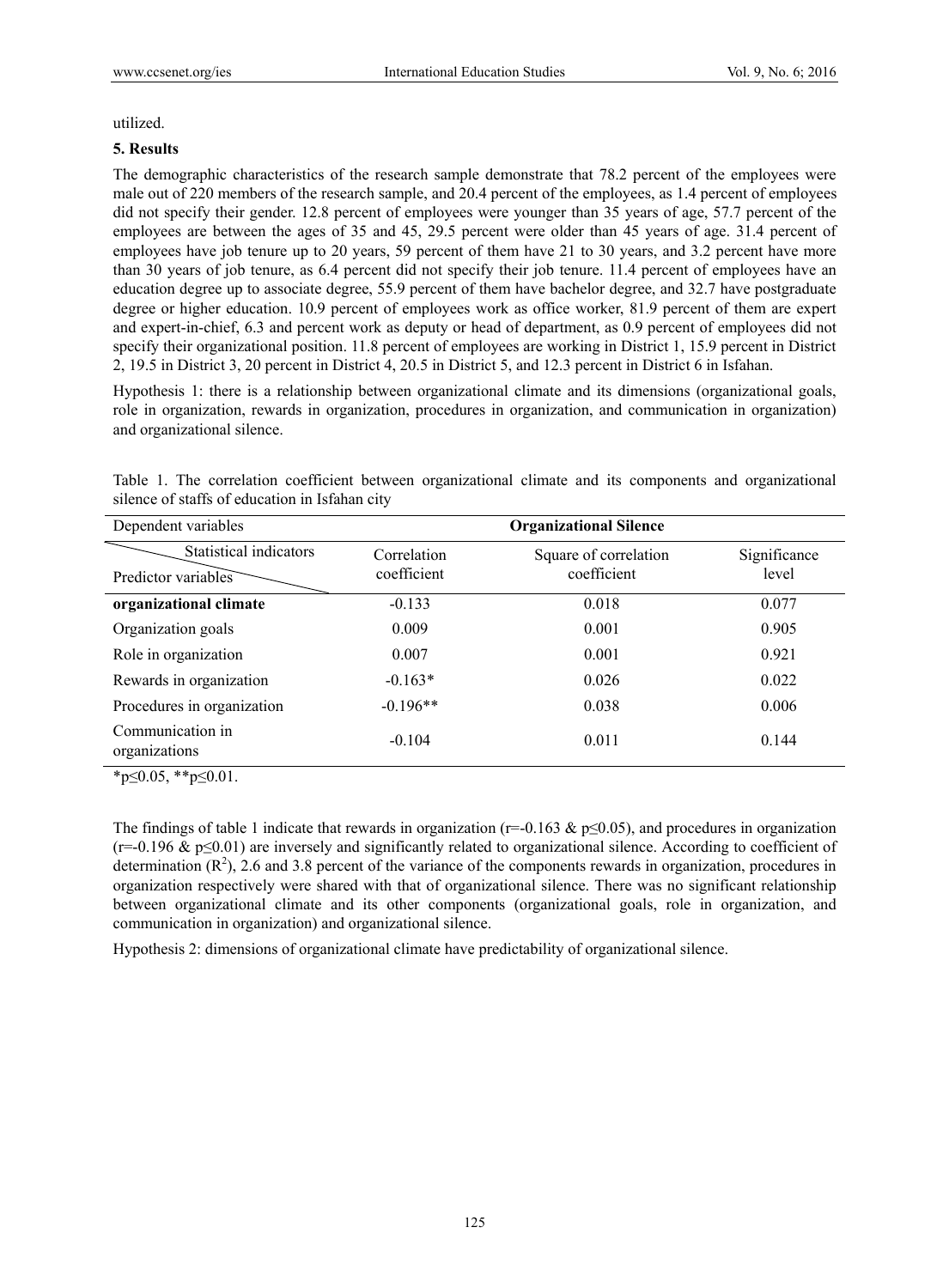|                           | Indicators | Predictor                            | Unstandardized<br>Coefficients |            | Beta     | T        | P     | R     | $R^2$ | F     | P     |
|---------------------------|------------|--------------------------------------|--------------------------------|------------|----------|----------|-------|-------|-------|-------|-------|
| Dependent<br>variables    |            | variables                            | B                              | Std. Error |          |          |       |       |       |       |       |
|                           | Step 1     | <b>Procedures</b> in<br>Organization | 0.153                          | 0.056      | $-0.204$ | $-2.750$ | 0.001 | 0.204 | 0.041 | 7.562 | 0.007 |
| Organizational<br>Silence | Step 2     | <b>Procedures</b> in<br>organization | $-0.249$                       | 0.070      | $-0.331$ | $-3.580$ | 0.001 | 0.262 | 0.069 | 6.411 | 0.002 |
|                           |            | <b>Organization goals</b>            | $-0.186$                       | 0.082      | $-0.208$ | $-2.255$ | 0.025 |       |       |       |       |

Table 2. Multiple correlation coefficients of organizational silence aspects to predict components of organizational climate

p≤0.01.

The findings of Table 2 show that the best predictor of organizational silence in the first step is procedures in organization, and in the second step organizational goals among the variables of interest in the regression. Accordingly, in the first step, coefficient of determination  $(R^2)$  of procedures in organization could explain 4.1% of organizational silence variance and in the second step the coefficients of determination  $(R^2)$  of procedures in organization and organizational goals could explain 6.9% of organizational silence variance. Moreover, beta coefficient could reduce organizational silence by 0.331 units as procedure in organization increases by one unit, and beta coefficient reduced organizational silence by 0.208 units as organizational goals increase by one unit. Prediction equation can be presented as follows:

Organizational silence  $= (4.339) +$  procedure in organization  $(-0.249) +$  procedure in organization  $(-0.186)$ 

Hypothesis 3: there is a difference between respondents' opinions about organizational climate and organizational silence considering demographic variables (gender, age, education degree, education discipline, years of working, organizational position, organizational unit).

| Demographic<br>factors | Variables              | Sum of<br>square | df             | Mean<br>Square | F     | P     |
|------------------------|------------------------|------------------|----------------|----------------|-------|-------|
|                        | Organizational climate | 522.8074         | 1              | 522.807        | 1.693 | 0.196 |
| <b>Sex</b>             | Organizational Silence | 73.720           | 1              | 73.720         | 0.387 | 0.535 |
|                        | Organizational climate | 2016.034         | $\overline{2}$ | 1008.017       | 3.264 | 0.042 |
| Age                    | Organizational Silence | 228.782          | $\overline{2}$ | 114.391        | 0.601 | 0.550 |
|                        | Organizational climate | 839.431          | 3              | 279.810        | 0.906 | 0.441 |
| Education              | Organizational Silence | 311.183          | 3              | 103.728        | 0.545 | 0.653 |
| of<br>years            | Organizational climate | 313.847          | 3              | 104.616        | 0.339 | 0.797 |
| working                | Organizational Silence | 359.903          | 3              | 119.968        | 0.630 | 0.597 |
| Organizational         | Organizational climate | 1357.911         | $\overline{4}$ | 339.478        | 1.099 | 0.361 |
| position               | Organizational Silence | 1441.518         | $\overline{4}$ | 360.379        | 1.892 | 0.117 |
|                        | Organizational climate | 1714.497         | 5              | 342.899        | 1.110 | 0.359 |
| Service location       | Organizational Silence | 385.452          | 5              | 77.090         | 0.405 | 0.845 |

Table 3. Results of analysis of variance of social capital mean based on demographic factors

The results representing in Table 3 show that there is a significant difference between respondents' opinions about organizational climate considering age. Subsequent tests presented in Table 4 show differences between the groups.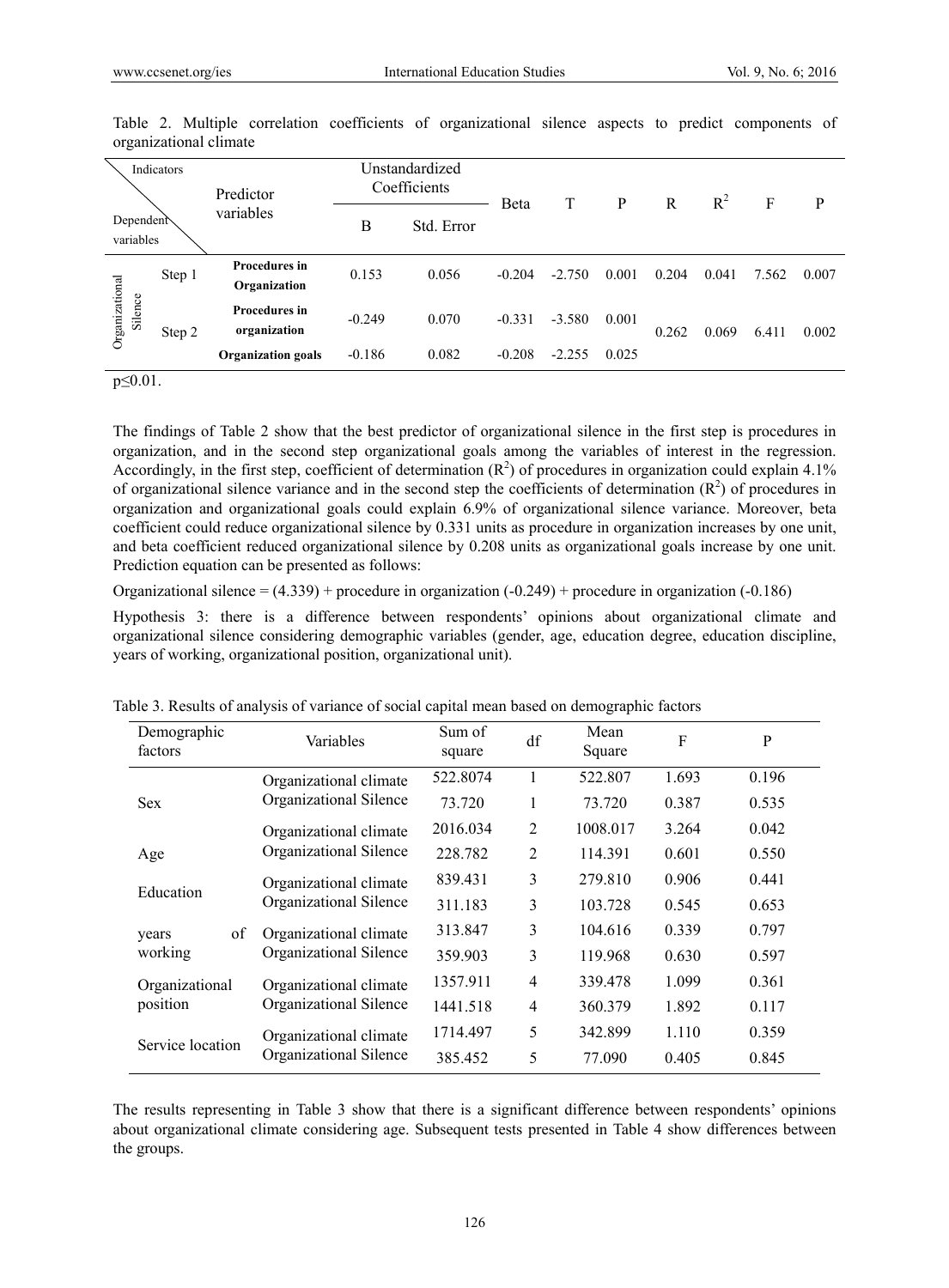Table 4. Paired-samples T test compare means of organizational climate by age

| Age                                                              | Mean Difference |       |
|------------------------------------------------------------------|-----------------|-------|
| 35 to 45 years (91.30) $\rightarrow$ older than 45 years (99.58) | $-10.03$        | 0.006 |

The results indicated that employees aged over 45 years could evaluate organizational climate better.

#### **6. Discussion and Conclusion**

The result of data analysis showed that organizational climate and its dimensions (organizational goals, role in organization, rewards in organization, procedures in organization, and communication in organization) are significantly related to organizational silence of administrative staff in Education Department in Isfahan.

The findings are consistent with those of Silavi (2015), Kardeli (2015), Bozorgnia and Enaiati (2014), Salavati et al. (2014), Dargahi et al. (2012), Danaeefard et al. (2011), Danaeefard and Panahi (2010), as they are not consistent with the results of Salavati et al. (2014) concerning the direct relationship between organizational climate and organizational silence as well as its entire indicators. The reason for the incongruity between the results of the study and those of Salavati et al. (2014) maybe the difference of the study population and effect of underlying factors in this relationship. That is, organizational climate is viewed as employees' understanding of general environment of work in departments. Fairness and justness of rewards on the basis of quality of works and level of effort and employee encouragement for doing tougher jobs would provide motivation and reason for effort for individuals. Moreover, when employees are sensible of the fact that the rewards they receive are the upshot and reflection of their contribution to organization, membership in organization will be pleasant. These factors would help; stimuli available in organization can generate motivation in individuals and persuade them to help and assist organization; otherwise, important obstacles are posed in the success of programs, organization's goals, lack of information would escalate into lack of trust, which is called organizational silence. Organizational silence is a phenomenon in which organization employee refuse to express their opinions about the issues of organization and prefer to remain silent, which is considered a very important indication of a disorder, depression, aging, stress or fear in organization; in order to prevent or remove the challenge confronting managers and supervisors can be controlling and checking current and dominant procedures in organization, implementing necessary reforms as soon as possible, bearing in mind that rewards in organization can to some extent harness silence overtaking organization. Neglect of organizational silence can escalate into serious incidents or even destruction of organization. The term *silence* is applied to subjects, the articulation of which could not only fix problems from employees' vantage point, but other problems also will come up; normally employees find discussion about this issue useless and remains silent.

People who are older (older than 45 years of age) find organizational climate more desirable than other colleagues in younger age groups; in other words, establishment of human relationship is easier for these people. It can be concluded that the staff can adapt them to the environment of organization and treat their colleagues with intimacy, respect and fair compared to younger employees. Education departments require open and desirable organizational climate so as to ensure employees' health psychologically. In this case, procedures and roles of employees are determined in organization and individuals can easily form a relationship with one another, so employees share their ideas and opinions with one another and eagerly allot their time to other staff, all of which can help employees and organization as a whole to improve. Effective managers design a suitable and healthy climate where organizational goals are specified and clear to employees as they are as one on organizational goals, in that the role of employees are clearly defined. Thus, individuals are interested in and loyal to managers and collaborate with each other sincerely and satisfied with rewards and bonuses due to compliance of equity principle, building a relationship with managers more easily.

Given the above, organizational climate and organizational structure can contribute to silence dominating organization. One of the common challenges and problems confronting organizations is organizational silence, which can result in adverse and devastating effects on organization and employees.

#### **7. Recommendations**

In regard to the result of the study in this respect and determining factors in organizational silence, the following suggestions are offered in order to reduce the organizational behavior:

- 1) Creating an open organizational space in order to involve employees actively and take decision within a group and provide them with feedback on their performance in due time.
- 2) Hosting educational workshops for employees in order to improve their communication skill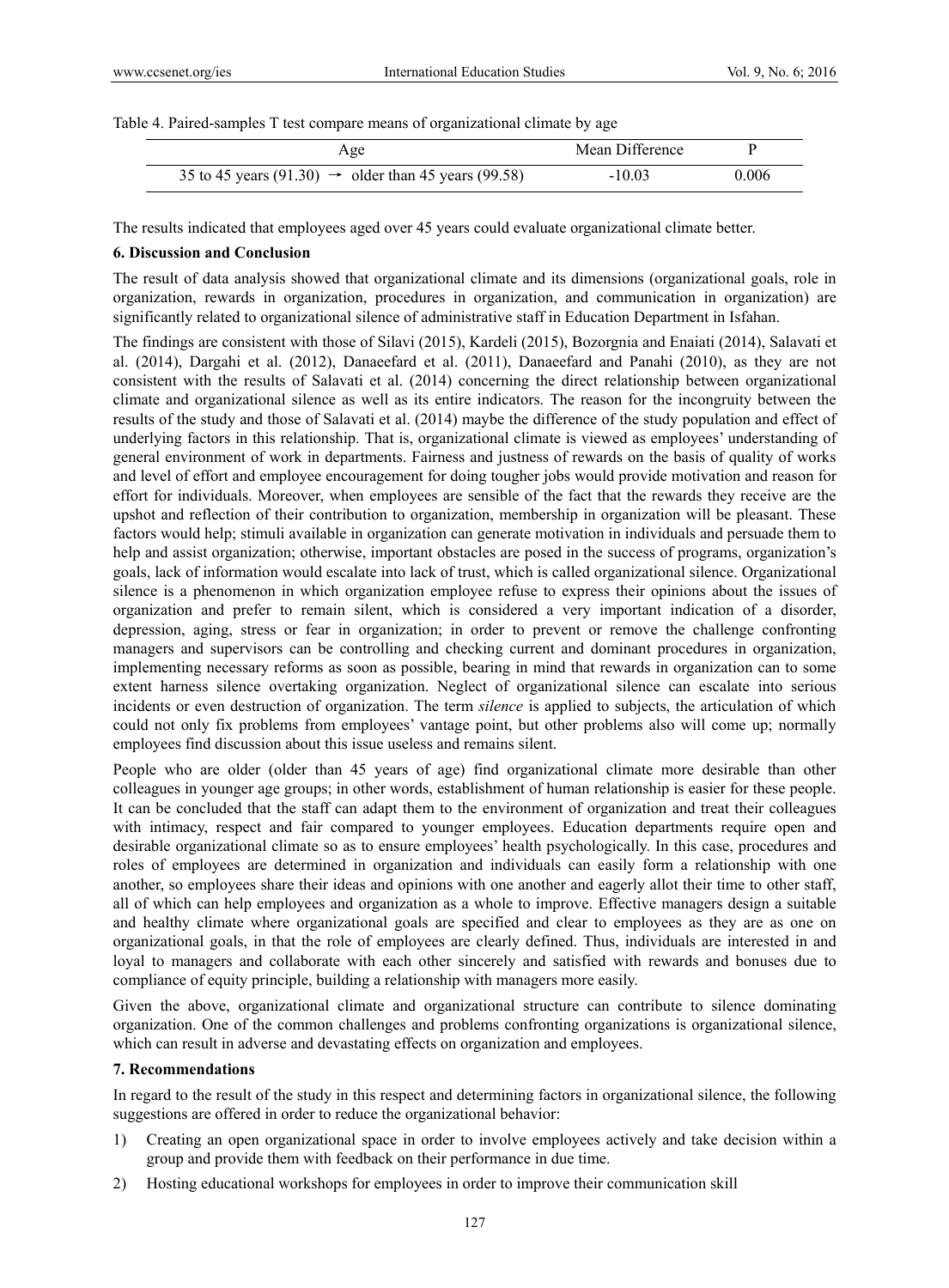- 3) Providing the necessary foundation for expressing ideas and opinions by employees and identifying talents and transferring individuals' abilities, converting them into a potential opportunity.
- 4) Laying the foundation for and creating a dialogue and exchange of ideas culture in conjunction with constructive criticism of ideas and information.
- 5) Welcoming constructive ideas and creative suggestions in conjunction with appropriate reward system.
- 6) Determining an expert group in order to identify talented and capable employees for entrusting organizational responsibilities.
- 7) Setting up bank of ideas and opinions and creating communicative opportunities in order to transfer and exchange information.
- 8) Designing suitable and decent systems in order to promote succession-focused, recruitment, etc., system can spread organizational justice across organization.

#### **8. Limitations of the Study**

The present study is performed on employees of Education Department in Isfahan and we should be careful to generalize the results to other organizations.

#### **References**

- Avery, D. R., & Quinones, M. A. (2002). Disentangling the effects of voice: The incremental roles of opportunity, behavior, and instrumentality in predicting procedural fairness. *Journal of Applied Psychology, 87*(1), 81-86. http://dx.doi.org/10.1037/0021-9010.87.1.81
- Bozorgnia, S. F., & Enayati, T. (2014). The Relationship between Organizational Silence and Employees Performance. *Journal of Ethics in Science and Technology, 9*(4), 1-10.
- Danaeefard, H., & Panahi, B. (2010). An analysis of employee's attitudes in public organizations: explanation of organizational silence climate and silence behavior. *Transformation Management Journal, 2*(3), (1-19).
- Danaeefard, H., Fany, A. A., & Barati, E. (2011). Explanation of organizational culture on organizational silence in the public sector. *Journal landscape of public administration, 8*, 61-82.
- Dargahi, H, Shaham, G, Musavi, M. H., & Molaiezadeh, A. (2012). Organizational Climate of Hospitals at Tehran University of Medical Sciences. *Journal of Health Administration, 15*(50), 31-40.
- Dehdashti-Shahrok, Z., Abdul-Ali, H., & Mohammad, P. D. M. (2012). The Relationship between climate factors and emotional intelligence in organizations. *Journal of Tadbiri, 23*(246), 42-50.
- Emami, M., & Abbasi, M. (2012). *Analysis of organizational citizenship behavior*. Publisher Skhnvanvaran.
- Feldman, S. R., Koo, J. Y. M., Menter, A. & Bagel, J. (2005). *Decision points for the initiation of systemic treatment for psoriasis*. http://dx.doi.org/10.1016/j.jaad.2005.03.050
- Felming, I. (2002). *Time Management Pocketbook* (6th ed., p. 128). Publisher: Management Pocketbooks.
- Ghalavandi, H., & Moradi, Z. (2014). Analysis of the relationship between corporate behavior, corporate identity and organizational silence. *Journal of Ethics in Science and Technology, 10*(2), 63-71.
- Hassanpour, A., & Asgari, M. (2012). Organizational silence and practical ways out of it*. Journal of Tadbiri, 23*(248), 59-64.
- Hazen, M. A. (2006). Silences, perinatal loss, and polyphony a post-modern perspective. *Journal of organizational change Management, 19*(2), 237-249. http://dx.doi.org/10.1108/09534810610648933.
- Kardly, M. (2015). *Analysis of job attitudes of employees on account of organizational climate of silence and silence organizational behavior*. First International Conference on Management and Accounting with a view to value creation.
- Korsgaad, M. A., Meglino, B. M., & Lester, S. W. (1997). Beyond helping: do other oriented values have broader implications in organization? *Journal of Applied Psychology, 82*(1), 160-177. http://dx.doi.org/10.1037/0021-9010.82.1.160
- Lehman, A. (2003). *Creating Excellent Working Environment* (pp. 19-27). http://dx.doi.org/10.1111/j.1475
- Mahmoudi, G. (2013). *Introduction to understanding organizational climate*. Publisher: Vania, Tehran.
- Pinder, C. C., & Harlos, K. P. (2001). Employee silence: Quiescence and acquiescence as responses to perceived injustice. *Research in Personnel and Human Resources Management, 20*, 331-369. New York*.*